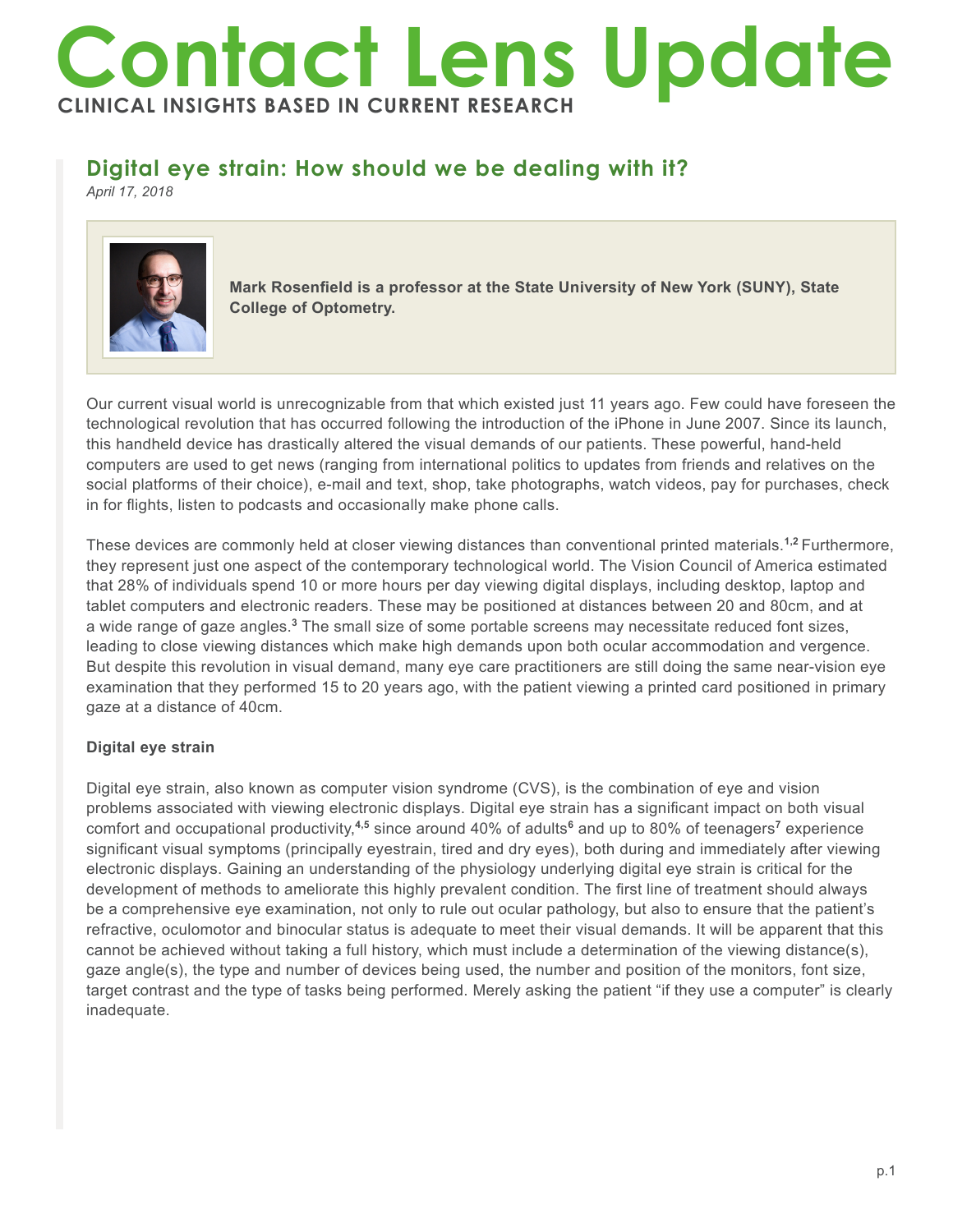#### **Treatment options**

Potential treatment options include:

- altering working conditions,
- prescribing an appropriate refractive correction for the working distance being used,
- improving the accommodation and/or vergence responses,
- the use of filters, and
- achieving an optimal anterior ocular surface.

With regard to the task environment, the eye care practitioner should discuss factors such as:

- optimal ambient lighting so as to minimize glare and reflections from the screen,
- avoiding excessively close viewing distances, and
- emphasizing the need to take regular breaks.

The 20:20:20 rule**<sup>8</sup>** (i.e., viewing a target at least 20 feet away for at least 20 seconds every 20 minutes) provides a valuable and easily memorized guideline.

With regard to providing the optimum refractive correction at both intermediate and near distances, it may be necessary to correct smaller errors (including astigmatism) than might be customary for printed materials. For example, just 0.50 to 1.00D of uncorrected astigmatism may produce a significant increase in symptoms.**<sup>9</sup>** This may be relevant when considering a low astigmatic patient fitted with spherical contact lenses or a presbyopic individual wearing over-the-counter spherical reading glasses. Indeed, a presbyope may need multiple pairs of glasses to meet all of their visual demands.

The use of filters for the treatment of digital eye strain, particularly blue-blocking filters, is controversial, since there is very limited evidence to support the proposal that digital eye strain results from the blue light emitted by these devices.**10,11** Indeed, a recent investigation from our laboratory found that a filter which eliminated 99% of the blue light emitted from a tablet computer was no more effective at reducing symptoms of digital eye strain than an equiluminant neutral density filter.**<sup>12</sup>** Clearly, further research is required before the use of these filters can be justified.

### **Digital eye strain and dry eye**

Dry eye is commonly associated with digital eye strain. This may be environmental in origin, since computers are often located in excessively dry office environments, where the use of forced air heating or air conditioning may exacerbate evaporation of the tear layer. In addition, viewing digital screens has been shown to alter the pattern of blinks.**13,14** While the older literature reported that computer use produced a reduction in the mean blink rate, this change is more likely to be related to the cognitive demands of the task being performed, rather than as a result of viewing a digital screen.**<sup>15</sup>** However, viewing electronic screens does produce a significant increase in the number of incomplete blinks, i.e., where the upper eyelid fails to cover the entire cornea. This is likely to produce drying of the inferior corneal surface. Given the already high prevalence of dry eye, especially in females, contact lens wearers and older patients, any reduction in blink amplitude is likely to exacerbate existing symptoms.

#### **Summary and conclusion**

In summary, the use of desktop, laptop and tablet computers, smartphones and electronic reading devices has become ubiquitous.**16** Back in 2011, the United States Department of Commerce reported that 96% of working